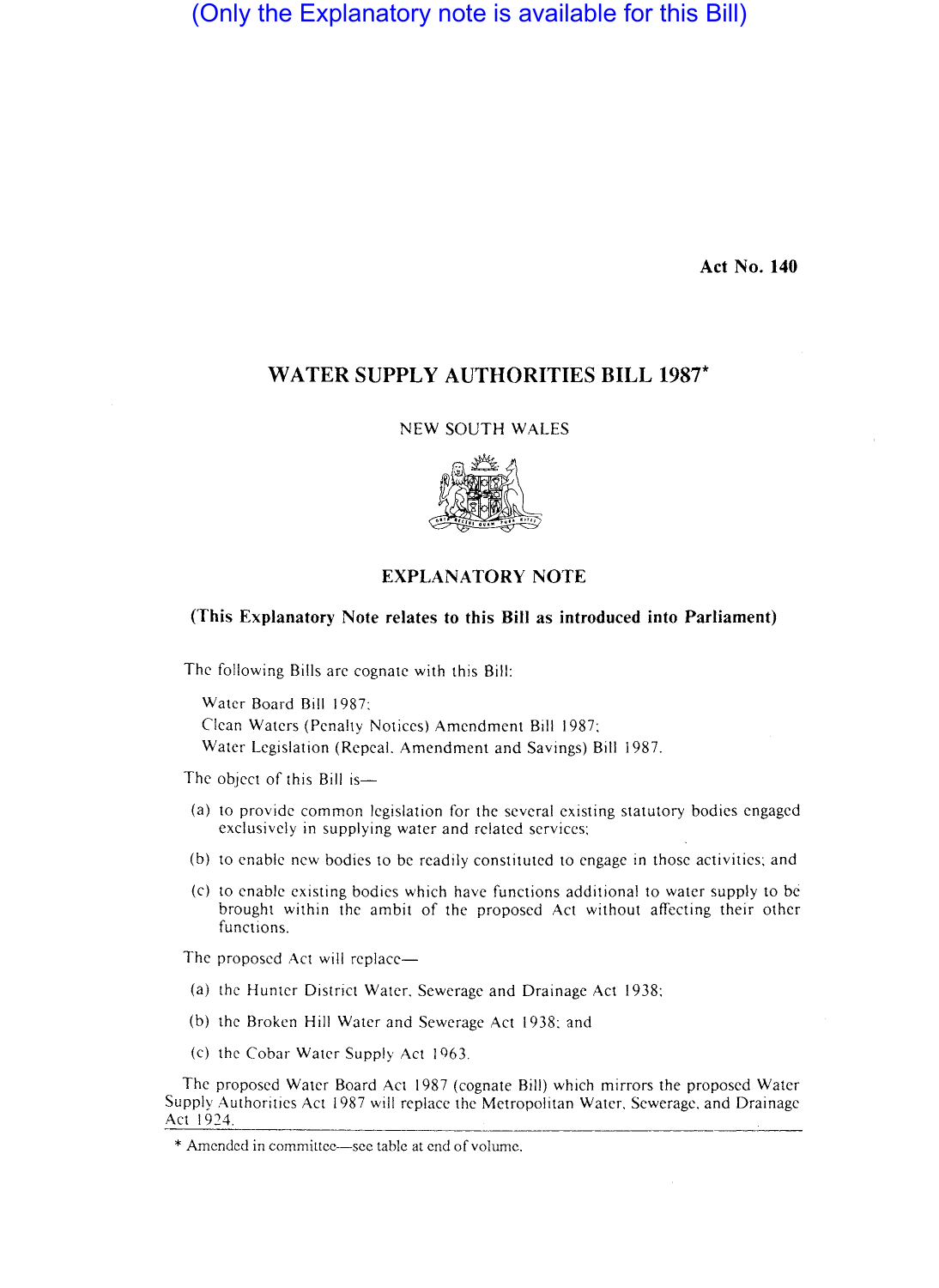## PART I-PRELIMINARY

Clause I specifies the short title of the proposed Act.

Clause 2 provides that the proposed Act will, with minor exceptions, commence on a day to be appointed by the Governor-in-Council.

Clause 3 defines and explains expressions used in the proposed Act.

Clause 4 includes as objects of the proposed Act the beneficial allocation of water resources and the provision of water and related services on a commercial basis.

# PART 2-WATER SUPPLY AUTHORITIES

Clause 5 provides for the listing in Sehedule I of Water Supply Authorities with functions under the proposed Act.

Clause 6 enables the Governor to constitute an Authority and add its name to Schedule I. The clause also enables the membership of an Authority to be changed if there is a change in its area of operations or its functions.

Clause 7 enables an existing statutory body such as a municipal council to become an Authority by having its name added to Schedule I. This does not affect its other functions.

Clause 8 gives effect to certain Schedules to the proposed Act. Schedules 2-4 relate to the continuation of the identity and present constitution of the Hunter, Broken Hill and Cobar Boards. Schedule 3 includes special provisions relating to some functions which affect only the Broken Hill Board. Schedule 5 contains provisions relating to the members of all Authorities.

Clause 9 enables an Authority to employ such persons as are necessary to enable it to exercise its functions.

## PART 3-FUNCTIONS OF AN AUTHORITY

### DIVISION *I-General*

Clause 10 brings an Authority under the direction and control of the Minister and provides for the proposed Act to prevail if a function under it is inconsistent with a function under another Act.

Clause **II** enables an Authority to exercise a function on behalf of the Water Administration Ministerial Corporation.

Clause 12 confers the general powers of an Authority in relation to such matters as the management of water resources, the provision of water, sewerage and drainage services, the construction of works and things incidental to its objects.

Clause 13 provides for the area of operations of an Authority to be prescribed by regulation. Such a regulation would indicate whether all, or only some, functions under the Act would be exercised by the Authority in the specified area.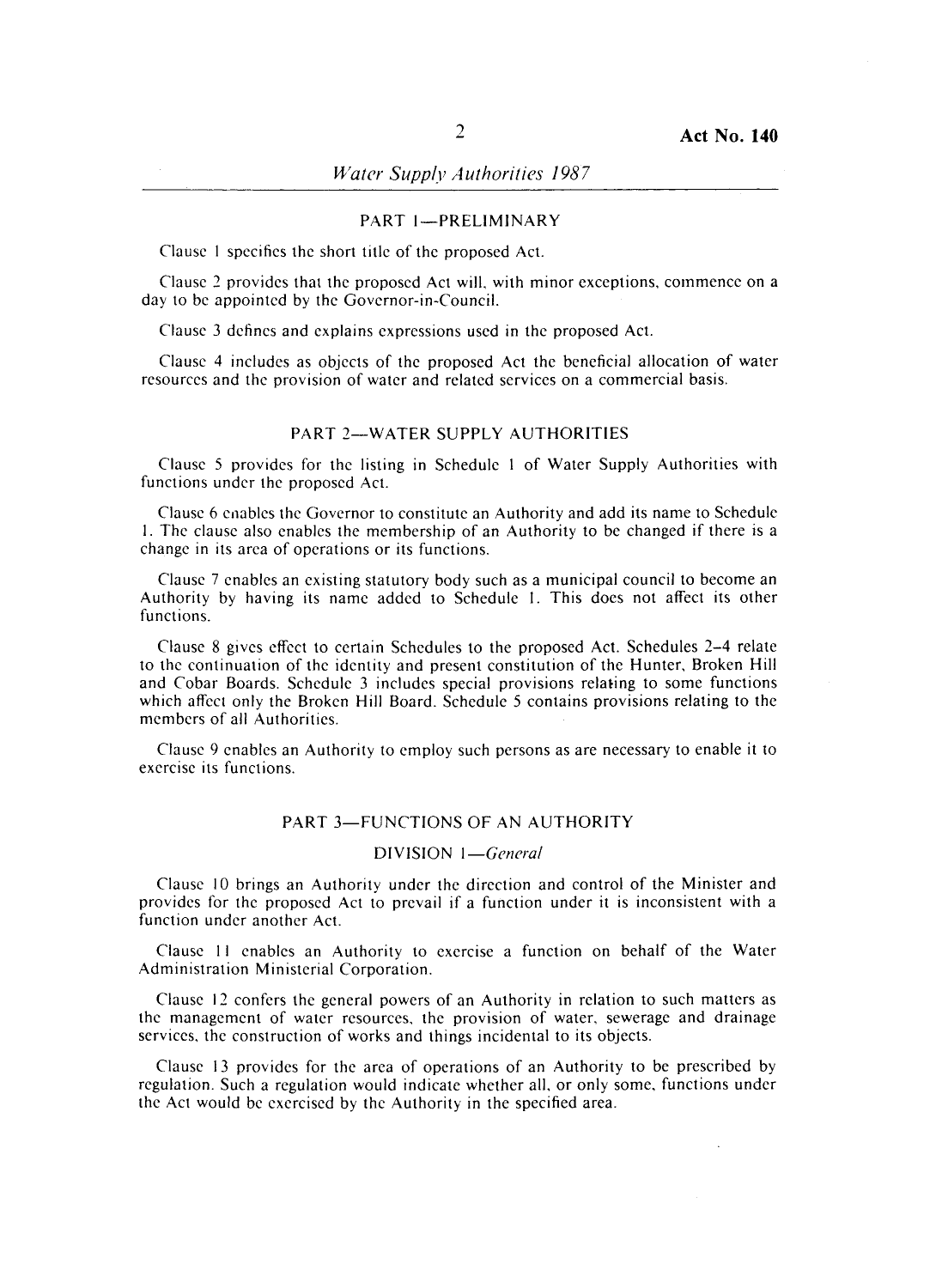Clause 14 enables an Authority, with the consent of the Minister, to exercise a particular function at the request of a statutory body.

Clause 15 provides a general power for an Authority to enter on land in order to exercise its functions. In exercising functions on the land entered, the Authority is required to do as little damage as possible and to compensate for any damage caused.

Clause 16 confers on an Authority a limited power of entry for special purposes such as locating pipes or sewers and checking on misuse or waste of water. It also provides for the rectification of defective or improper work.

Clause 17 relates to the power of an Authority to break the surface of a public road subject to conditions such as restoration and removal of rubbish.

Clause 18 specifies the procedure to be adopted by an Authority desiring to alter the position of anything in or under a public road that does not belong to the Authority and is used 3S a conduit for a substance (gas), energy (electric power) or signals (telephone).

Clause 19 enables an Authority to demolish and remove a structure placed by another person in such a manner as to interfere with a work of the Authority.

Clause 20 relates to the power of an Authority to dig up ground in order to find a source of pollution of its water supply.

Clause 21 enables the Governor to declare an area of land (for example, a catchment area) as a special area.

Clause 22 enables an Authority to supervise any action proposed to be taken under the Crown Lands Consolidation Act 1913 in relation to a special area. It also gives an Authority in relation to a special area the same powers as a trustee of a public reserve under that Act.

Clause 23 requires notice to be given to an Authority, and enables the Authority to make representations, if powers are to be exercised by the Governor. a Minister or a statutory body in a special area.

#### DIVISION *2-Construction of works for developers*

Clause 24 defines certain expressions used in Division 2.

Clause 25 authorises an Authority to enter into an agreement to construct works at the expense of an owner of land.

Clause 26 enables a developer to apply for a certificate that a proposed development complies with Division 2.

Clause 27 provides for the conditions on which a person with an approval to which the proposed Division applies may obtain from an Authority a certificate as to compliance with the requirements of that Division in relation to the approval.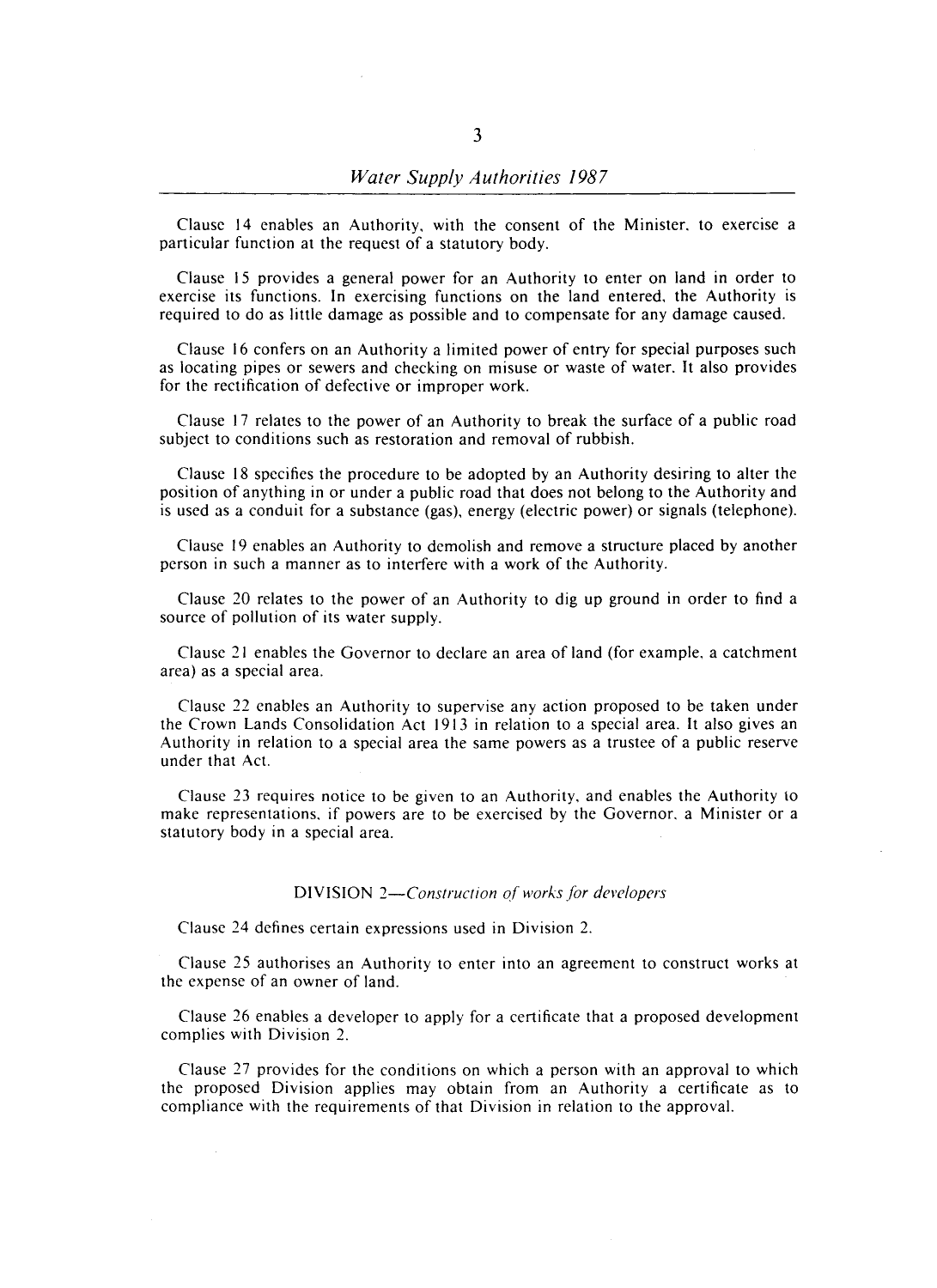# *Water Supply Authorities 1987*

## PART 4-FINANCE

## DIVISION *I-Revenue*

Clause 28 enables the Governor, by order published in the Gazette, to declare that a specified area is a development area and enables the Minister, by an order so published, to declare-

- (a) that a specified period of 12 months is a charging year for an Authority;
- (b) that land described in the order is a drainage area, a flood plain or a river management area; or
- $(c)$  that a specified industry is a special industry for the purposes of the proposed Act.

Clause 29 imposes on a landowner a liability to pay service charges upon a water main or sewer main becoming available.

Clause 30 authorises an Authority to levy the various service charges applicable to land within its area of operations.

Clause 31 specifies the different classes of land in relation to which the different classes of service charges may be levied.

Clause 32 enables the regulations to provide for the factors in relation to which an Authority may classify land for the purpose of levying service charges.

Clause 33 enables the regulations to provide for the basis on which an Authority may levy service charges.

Clause 34 requires an Authority to make a determination for a charging year of-

- (a) the amount of money to be raised by means of the levying of service charges;
- (b) the factors according to which land is to be classified for levying service charges;
- (c) the basis on which service charges are to be levied; and
- (d) the rate at which service charges are to be levied on, or the maximum or minimum service charges that are to be applicable to, land within its area.

Clause 35 imposes a duty on an Authority to assess service charges after making a determination referred to in clause 34.

Clause 36 provides for a re-assessment of service charges on a change of land value.

Clause 37 provides that a service charge is a charge on the land on which it has been levied.

Clause 38 provides for the charging of interest on overdue payments.

## DIVISION *2-Miscellaneous*

Clause 39 enables money owing to an Authority to be recovered as a debt due to the Authority.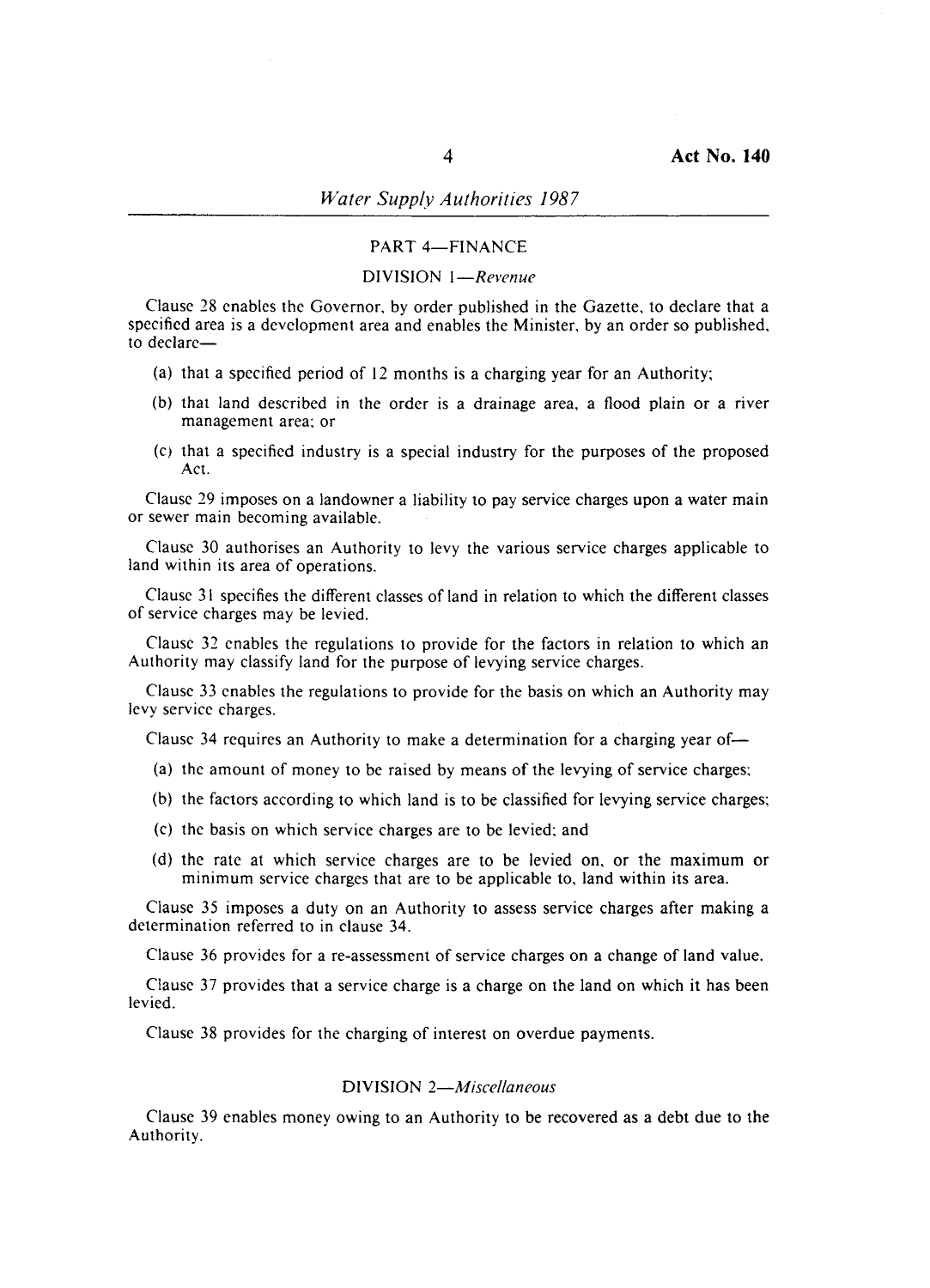Clause 40 adopts in relation to unpaid service charges the provisions of the Local Government Act 1919 that relate to the sale of land for unpaid rates.

Clause 41 requires an Authority, on application, to certify whether service charges for particular land have been paid and, if not, the amount owing.

Clause 42 enables a person authorised by an Authority to obtain information from the records of a city, municipality or shire.

## PART 5-OFFENCES

Clause 43 creates offences relating to the illegal use or diversion of water.

Clause 44 penalises wilful or negligent damage to works of an Authority.

Clause 45 penalises obstruction of an Authority in the exercise of its functions.

Clause 46 prohibits the obstruction of works of an Authority.

Clause 47 prohibits the opening of ground to expose a pipe or other work of an Authority without lawful excuse or without giving at least 2 days' notice.

Clause 48 limits the work of connection to the pipes, sewers or drains of an Authority to a person who holds the appropriate licence under the Plumbers, Gasfitters and Drainers Act 1979 or a person supervised by a licensee.

Clause 49 provides that prosecution or conviction for an offence against the proposed Act does not limit other rights of an Authority in respect of such matters as damages and expenses incurred because of the offence.

Clause 50 provides for certain persons involved in an offence against the proposed Act to be equally guilty with the principal offender.

Clause 51 introduces the system of penalty notices for offences against the proposed Act.

Clause 52 provides for proceedings for an offence to be taken before a Local Court or the Supreme Court in its summary jurisdiction.

### PART 6-MISCELLANEOUS

Clause 53 enables an Authority to delegate the exercise of its functions.

Clause 54 dispenses with proof of certain formal matters.

Clause 55 authorises the appropriation or resumption of land for the purposes of the proposed Act.

Clause 56 exempts land in a special area from council rates if it is Crown land or land vested in an Authority.

Clause 57 requires the payment in certain circumstances of compensation for damage to, or interference with, a work of an Authority.

Clause 58 enables an Authority to enter into certain commercial operations.